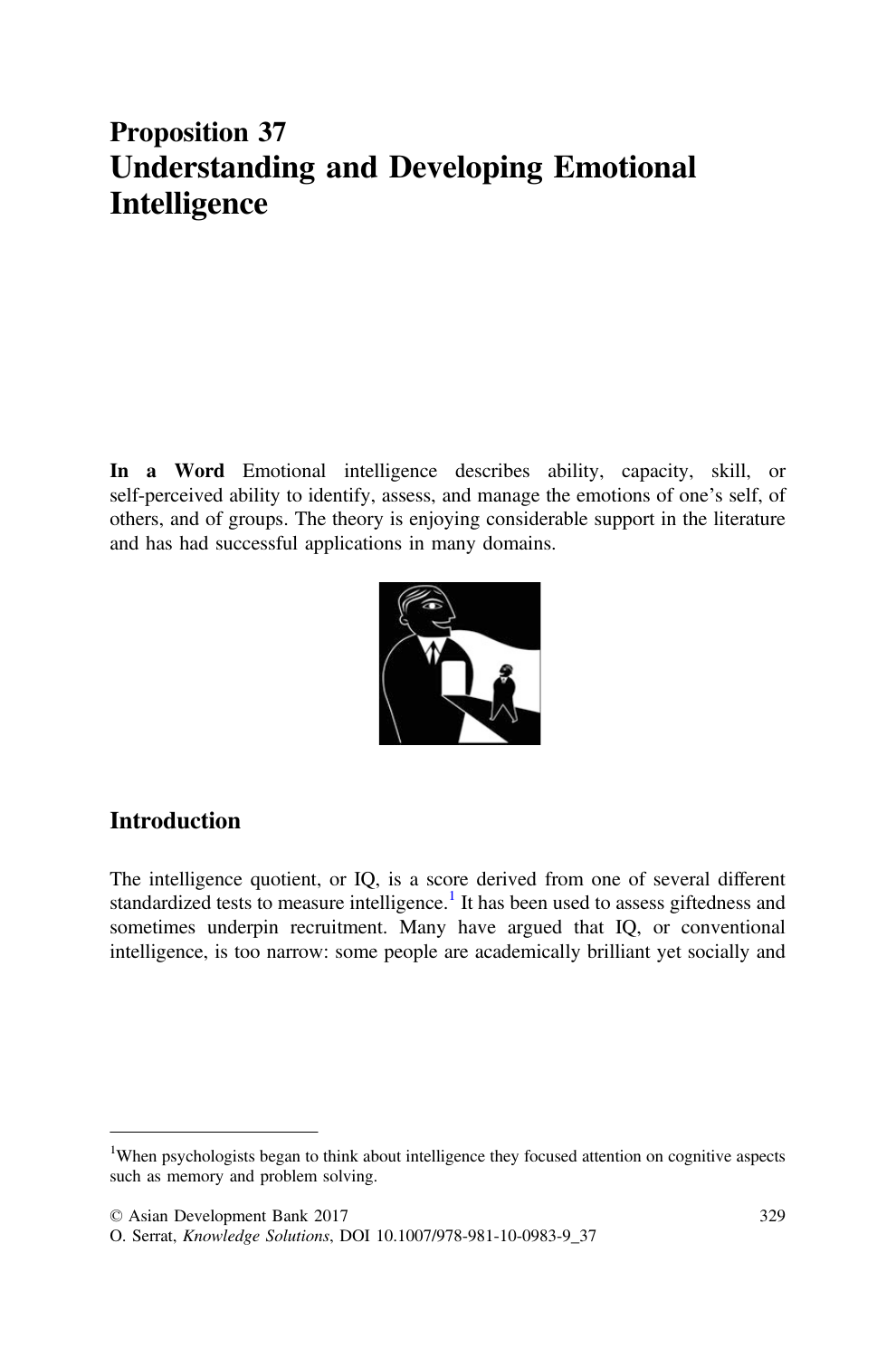interpersonally inept. $^2$  We know that success does not automatically follow those who possess a high IQ rating.

If your emotional abilities aren't in hand, if you don't have self-awareness, if you are not able to manage your distressing emotions, if you can't have empathy and have effective relationships, then no matter how smart you are, you are not going to get very far.

—Daniel Goleman

Wider areas of intelligence enable or dictate how successful we are toughness, determination, and vision help. But emotional intelligence, often measured as an emotional intelligence quotient, or EQ, is more and more relevant to important work-related outcomes such as individual performance, organizational productivity, and developing people because its principles provide a new way to understand and assess the behaviors, management styles, attitudes, interpersonal skills, and potential of people. It is an increasingly important consideration in human resource planning, job profiling, recruitment interviewing and selection, learning and development, and client relations and customer service, among others.

### **Definition**

Emotional intelligence describes the ability, capacity, skill, or self-perceived ability to identify, assess, and manage the emotions of one's self, of others, and of groups. People who possess a high degree of emotional intelligence know themselves very well and are also able to sense the emotions of others. They are affable, resilient, and optimistic. Surprisingly, emotional intelligence is a relatively recent behavioral model: it was not until the publication of *Emotional Intelligence: Why It Can Matter More Than IQ* by Goleman  $(1995)$  $(1995)$  that the term became popular.<sup>3</sup>

<sup>&</sup>lt;sup>2</sup>As early as 1920, Robert Thorndike used the term "social intelligence" to describe the skill of understanding and managing other people. In the 1940s, David Wechsler defined intelligence as the aggregate or global capacity of the individual to act purposefully, think rationally, and deal effectively with his (or her) environment. In 1943, he submitted that nonintellective abilities are essential for predicting one's ability to succeed in life. Later, in 1983, Howard Gardner wrote about multiple intelligences and proposed that intrapersonal and interpersonal intelligences are as important as the type of intelligence typically measured by IQ and related tests.

<sup>&</sup>lt;sup>3</sup>Emotional intelligence draws from branches of behavioral, emotional, and communications theories. Goleman is the person most commonly associated with it. (But he is by no means the only researcher: the most distant roots of emotional intelligence can be traced to Charles Darwin's early work on the importance of emotional expression for survival and adaptation.) Wayne Leon Payne is credited with first using the term "emotional intelligence" in 1985. Soon after, in 1990, John Mayer and Peter Salovey described that as the ability to monitor one's own and others' feelings and emotions, to discriminate among them, and to use this information to guide one's thinking and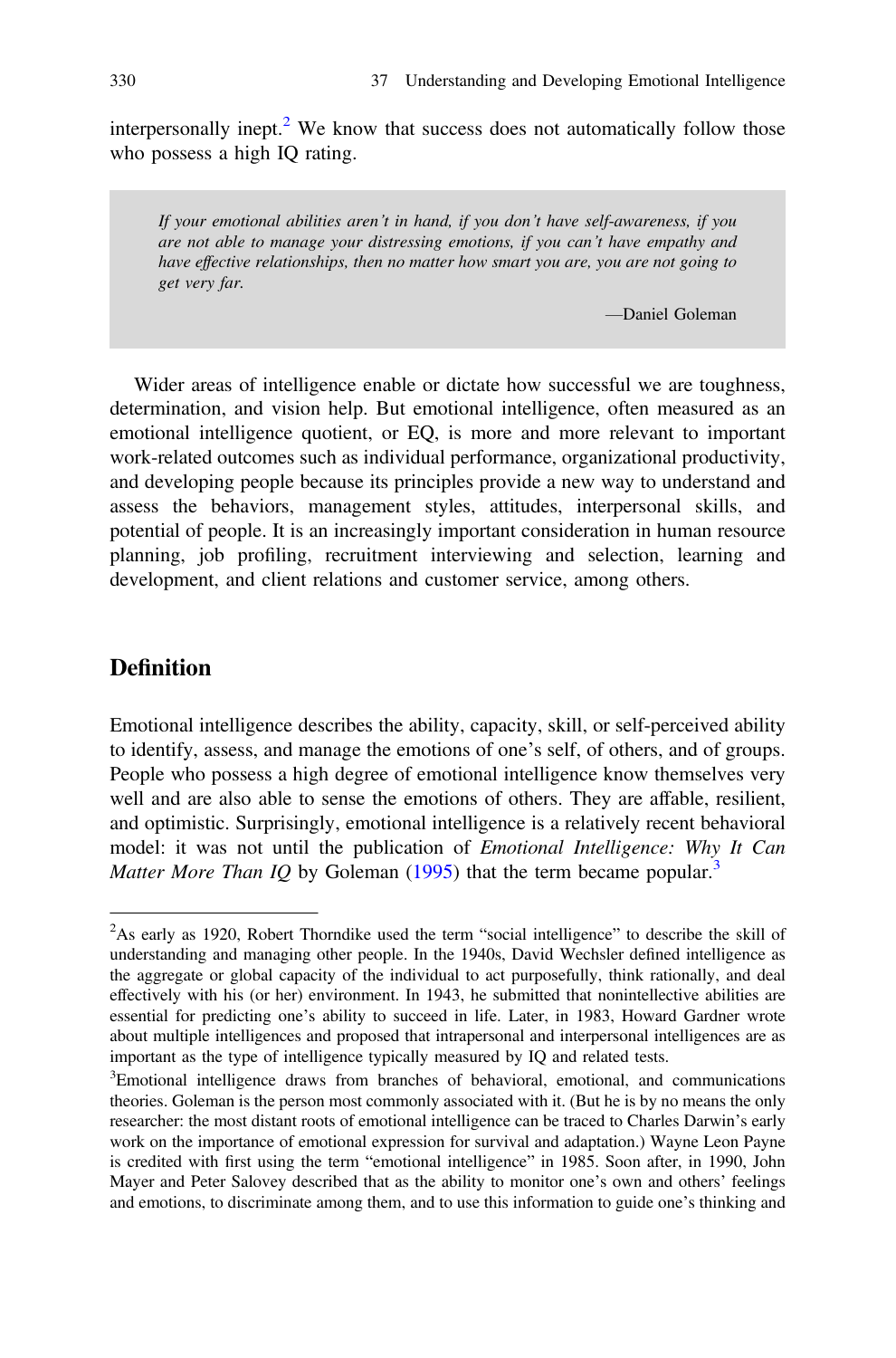#### Benefits 331

## **Benefits**

Emotions have taught mankind to reason.

—Marquis de Vauvenargues

By developing their emotional intelligence individuals can become more productive and successful at what they do, and help others become more productive and successful too. The process and outcomes of emotional intelligence development also contain many elements known to reduce stress—for individuals and therefore organizations—by moderating conflict; promoting understanding and relationships; and fostering stability, continuity, and harmony. Last but not least, it links strongly with concepts of love and spirituality.<sup>4</sup>

## The Model

Individuals have different personalities, wants, needs, and ways of showing their emotions. Navigating through this requires tact and shrewdness—especially if one hopes to succeed in life. This is where emotional intelligence theory helps. In the most generic framework, five domains of emotional intelligence cover together personal (self-awareness, self-regulation, and self-motivation) and social (social awareness and social skills) competences.<sup>5</sup> They are

#### • Self-Awareness

- (i) Emotional awareness: Recognizing one's emotions and their effects.
- (ii) Accurate self-assessment: Knowing one's strengths and limits.
- (iii) Self-confidence: Sureness about one's self-worth and capabilities.

<sup>(</sup>Footnote 3 continued)

actions. In 1997, their four branch model defined emotional intelligence as involving the abilities to perceive, accurately, emotions in oneself and others; use emotions to facilitate thinking; understand the meaning of emotions; and manage emotions. They also tried to develop a way to scientifically measure differences between people's abilities in the area of emotions.

<sup>&</sup>lt;sup>4</sup>Nor surprisingly, perhaps, Goleman [\(2006](#page-9-0)) published Social Intelligence: The New Science of Social Relationships to illuminate theories about attachment, bonding, and the making and remaking of memory as he examined how our brains are wired for altruism, compassion, concern, and rapport. Good relationships nourish us and support our health, while toxic relationships can poison us. He proposed that social intelligence is made up of social awareness (including empathy, attunement, empathic accuracy, and social cognition) and social facility (including synchrony, self-presentation, influence, and concern).

<sup>&</sup>lt;sup>5</sup>The material that follows comes from the Consortium for Research on Emotional Intelligence in Organizations. 1998. Emotional Competence Framework.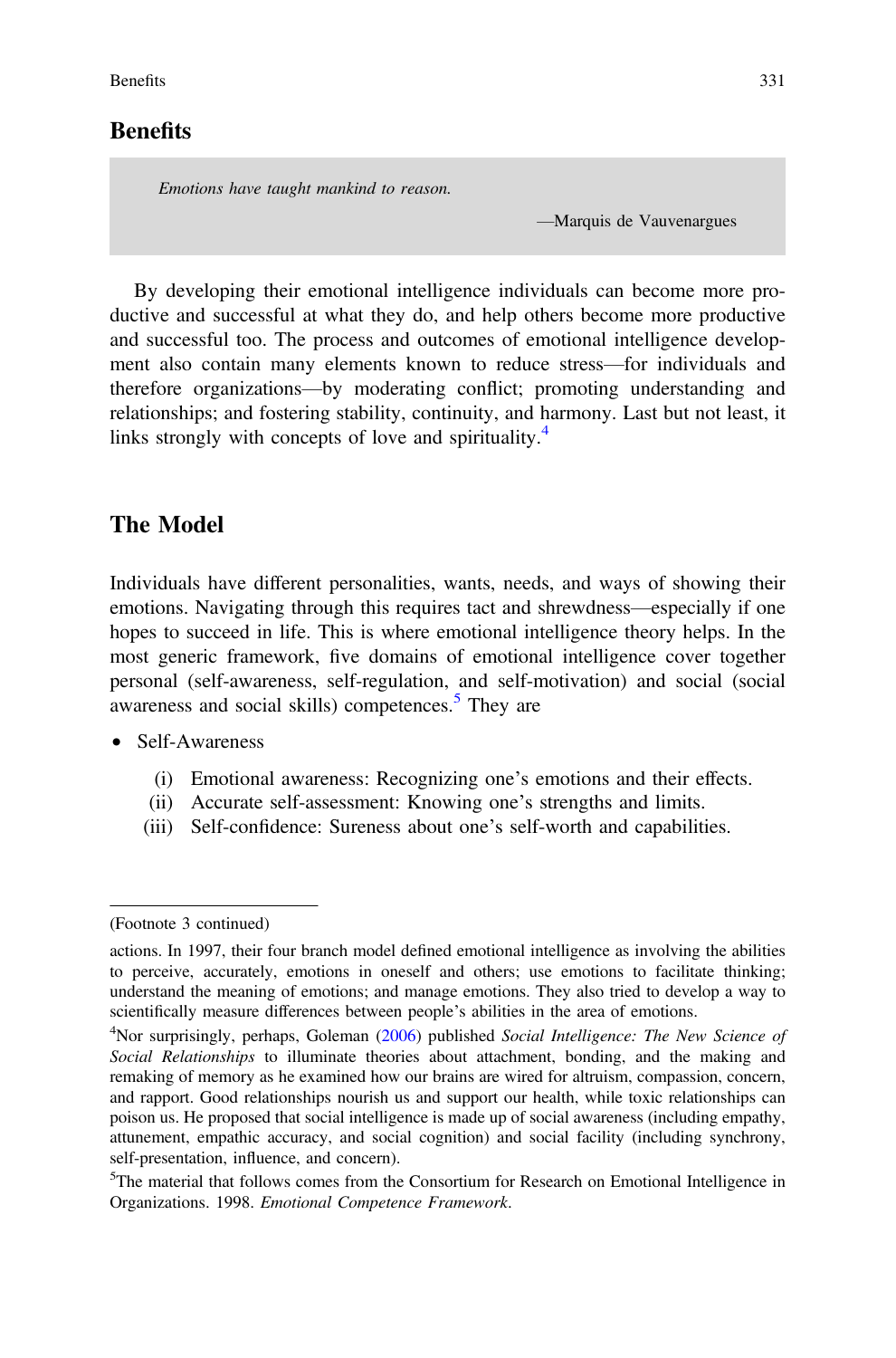- Self-Regulation
	- (i) Self-control: Managing disruptive emotions and impulses.
	- (ii) Trustworthiness: Maintaining standards of honesty and integrity.
	- (iii) Conscientiousness: Taking responsibility for personal performance.
	- (iv) Adaptability: Flexibility in handling change.
	- (v) Innovativeness: Being comfortable with and open to novel ideas and new information.
- Self-Motivation
	- (i) Achievement drive: Striving to improve or meet a standard of excellence.
	- (ii) Commitment: Aligning with the goals of the group or organization.
	- (iii) Initiative: Readiness to act on opportunities.
	- (iv) Optimism: Persistence in pursuing goals despite obstacles and setbacks.
- Social Awareness
	- (i) Empathy: Sensing others' feelings and perspective, and taking an active interest in their concerns.
	- (ii) Service orientation: Anticipating, recognizing, and meeting customers' needs.
	- (iii) Developing others: Sensing what others need in order to develop, and bolstering their abilities.
	- (iv) Leveraging diversity: Cultivating opportunities through diverse people.
	- (v) Political awareness: Reading a group's emotional currents and power relationships.
- Social Skills
	- (i) Influence: Wielding effective tactics for persuasion.
	- (ii) Communication: Sending clear and convincing messages.
	- (iii) Leadership: Inspiring and guiding groups and people.
	- (iv) Change catalyst: Initiating or managing change.
	- (v) Conflict management: Negotiating and resolving disagreements.
	- (vi) Building bonds: Nurturing instrumental relationships.
	- (vii) Collaboration and cooperation: Working with others toward shared goals.
	- (viii) Team capabilities: Creating group synergy in pursuing collective goals.

In brief, the five domains relate to knowing your emotions; managing your emotions; motivating yourself; recognizing and understanding other people's emotions; and managing relationships, i.e., managing the emotions of others.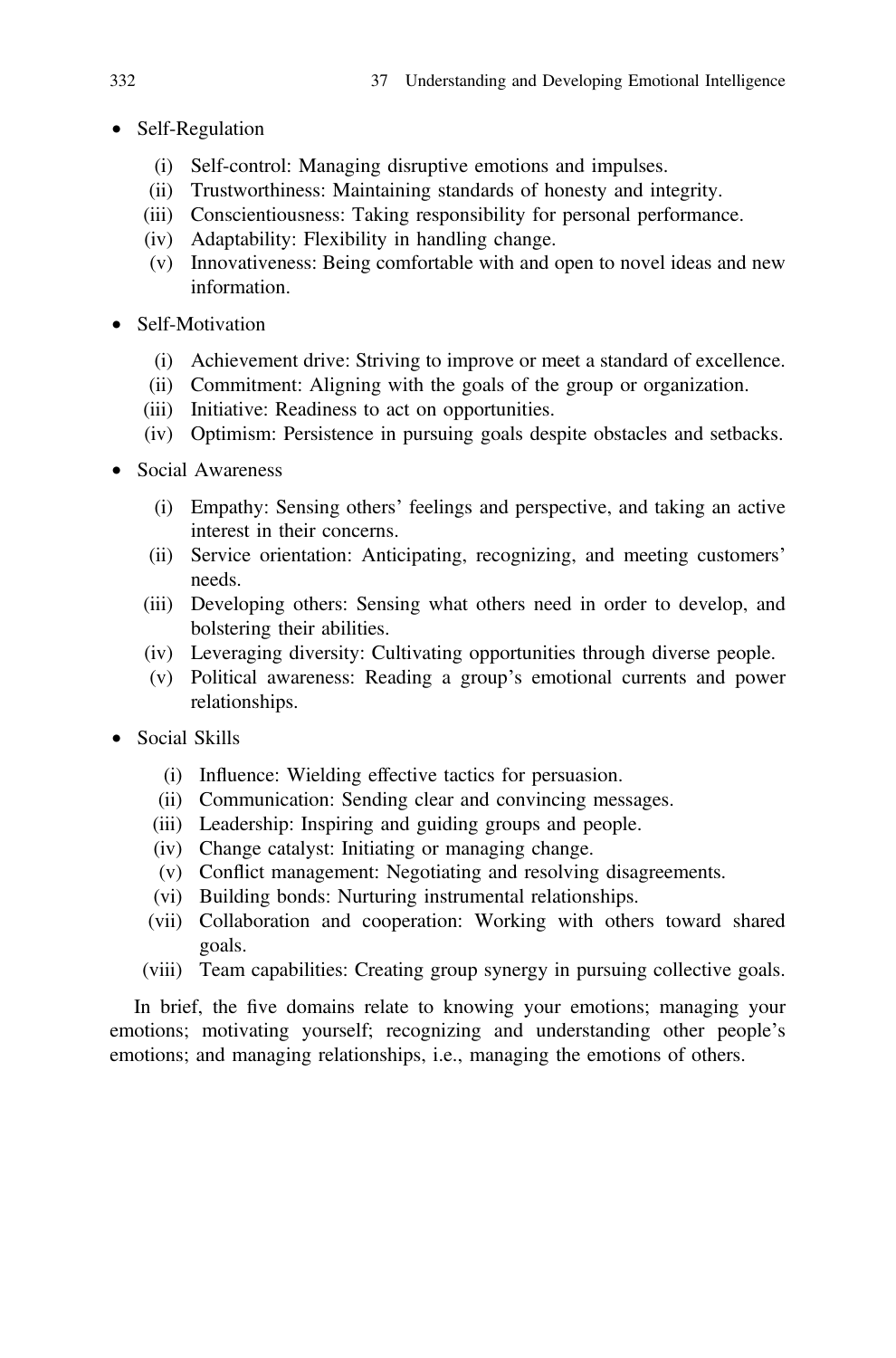| Competence                  | Attribute                                                                                                                                                                                                                                                                                         |  |
|-----------------------------|---------------------------------------------------------------------------------------------------------------------------------------------------------------------------------------------------------------------------------------------------------------------------------------------------|--|
| <b>Self-awareness</b>       |                                                                                                                                                                                                                                                                                                   |  |
| Emotional awareness         | Individuals with this competence<br>• Know which emotions they are feeling and why<br>• Realize the links between their feelings and what they think, do, and<br>say<br>· Recognize how their feelings affect their performance; and<br>• Have a guiding awareness of their values and goals      |  |
| Accurate<br>self-assessment | Individuals with this competence are<br>• Aware of their strengths and weaknesses<br>· Reflective, learning from experience<br>· Open to candid feedback, new perspectives, continuous learning,<br>and self-development; and<br>• Able to show a sense of humor and perspective about themselves |  |
| Self-confidence             | Individuals with this competence<br>· Present themselves with self-assurance and have presence<br>• Can voice views that are unpopular and go out on a limb for what is<br>right; and<br>• Are decisive and able to make sound decisions despite uncertainties<br>and pressures                   |  |
| <b>Self-regulation</b>      |                                                                                                                                                                                                                                                                                                   |  |
| Self-control                | Individuals with this competence<br>• Manage their impulsive feelings and distressing emotions well<br>· Stay composed, positive, and unflappable even in trying moments;<br>and<br>• Think clearly and stay focused under pressure                                                               |  |
| Trustworthiness             | Individuals with this competence<br>• Act ethically and are above reproach<br>• Build trust through their reliability and authenticity<br>• Admit their own mistakes and confront unethical actions in others;<br>and<br>· Take tough, principled stands even if they are unpopular               |  |
| Conscientiousness           | Individuals with this competence<br>• Meet commitments and keep promises<br>· Hold themselves accountable for meeting their objectives; and<br>• Are organized and careful in their work                                                                                                          |  |
| Adaptability                | Individuals with this competence<br>• Smoothly handle multiple demands, shifting priorities, and rapid<br>change<br>• Adapt their responses and tactics to fit fluid circumstances; and<br>• Are flexible in how they see events                                                                  |  |
| <b>Innovativeness</b>       | Individuals with this competence<br>• Seek out fresh ideas from a wide variety of sources<br>• Entertain original solutions to problems<br>• Generate new ideas; and<br>• Take fresh perspectives and risks in their thinking                                                                     |  |

Table. The personal and social attributes of emotional intelligence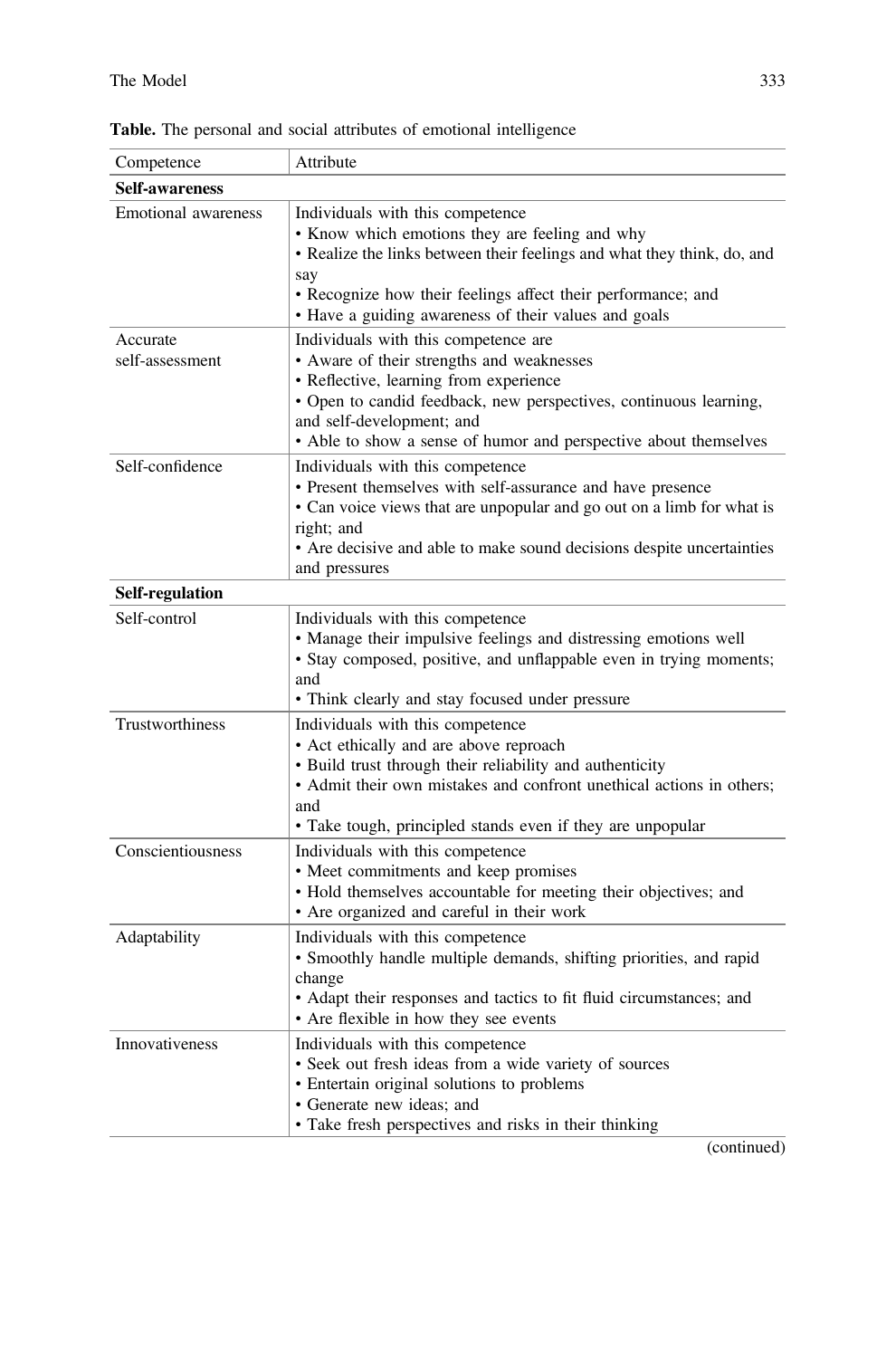| (continued) |
|-------------|
|-------------|

| Competence              | Attribute                                                                                                                                                                                                                                                                                                                          |  |
|-------------------------|------------------------------------------------------------------------------------------------------------------------------------------------------------------------------------------------------------------------------------------------------------------------------------------------------------------------------------|--|
| <b>Self-motivation</b>  |                                                                                                                                                                                                                                                                                                                                    |  |
| Achievement drive       | Individuals with this competence<br>• Are results-oriented, with a high drive to meet their objectives and<br>standards<br>• Set challenging goals and take calculated risks<br>• Pursue information to reduce uncertainty and find ways to do better;<br>and<br>• Learn how to improve their performance                          |  |
| Commitment              | Individuals with this competence<br>• Readily make personal or group sacrifices to meet a larger<br>organizational goal<br>• Find a sense of purpose in the larger mission<br>• Use the group's core values in making decisions and clarifying<br>choices: and<br>• Actively seek out opportunities to fulfill the group's mission |  |
| Initiative              | Individuals with this competence<br>• Are ready to seize opportunities<br>• Pursue goals beyond what is required or expected of them<br>• Cut through red tape and bend the rules when necessary to get the<br>job done; and<br>• Mobilize others through unusual, enterprising efforts                                            |  |
| Optimism                | Individuals with this competence<br>• Persist in seeking goals despite obstacles and setbacks<br>• Operate from hope of success rather than fear of failure; and<br>• See setbacks as due to manageable circumstance rather than a<br>personal flaw                                                                                |  |
| <b>Social awareness</b> |                                                                                                                                                                                                                                                                                                                                    |  |
| Empathy                 | Individuals with this competence<br>• Are attentive to emotional cues and listen well<br>· Show sensitivity and understand others' perspectives; and<br>• Help out based on understanding other people's needs and feelings                                                                                                        |  |
| Service orientation     | Individuals with this competence<br>• Understand customers' needs and match them to services or<br>products<br>• Seek ways to increase customers' satisfaction and loyalty<br>• Gladly offer appropriate assistance; and<br>• Grasp a customer's perspective, acting as a trusted advisor                                          |  |
| Developing others       | Individuals with this competence<br>• Acknowledge and reward people's strengths, accomplishments, and<br>development<br>• Offer useful feedback and identify people's needs for development;<br>and<br>• Mentor, give timely coaching, and offer assignments that challenge<br>and grow a person's skills                          |  |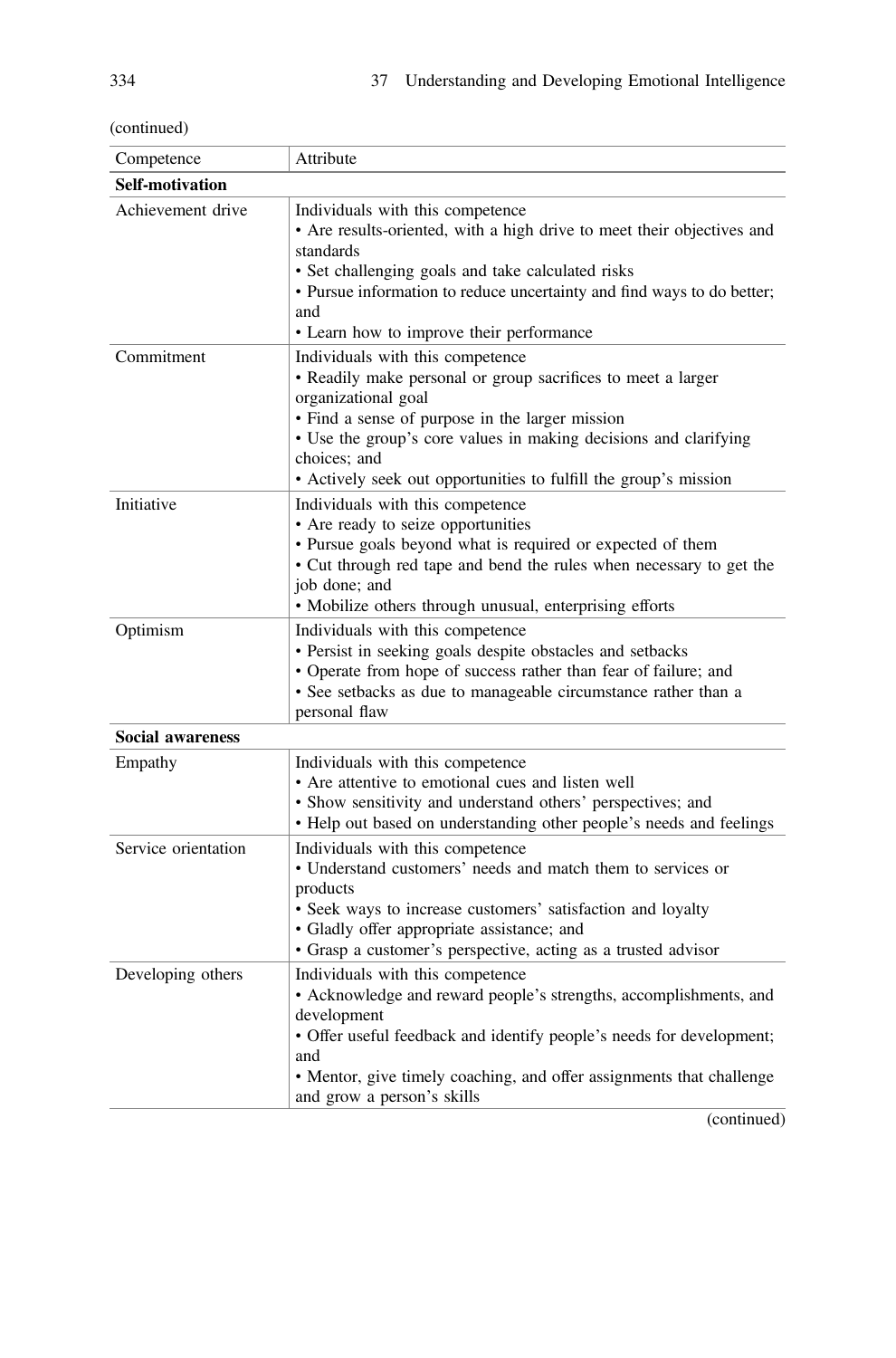| (continued) |
|-------------|
|-------------|

| Competence           | Attribute                                                                                                                                                                                                                                                                                                                                                      |
|----------------------|----------------------------------------------------------------------------------------------------------------------------------------------------------------------------------------------------------------------------------------------------------------------------------------------------------------------------------------------------------------|
| Leveraging diversity | Individuals with this competence<br>• Respect and relate well to people from varied backgrounds<br>· Understand diverse worldviews and are sensitive to group<br>differences<br>• See diversity as opportunity, creating an environment where diverse<br>people can thrive; and<br>• Challenge bias and intolerance                                            |
| Political awareness  | Individuals with this competence<br>• Accurately read key power relationships;<br>• Detect crucial social networks;<br>• Understand the forces that shape views and actions of clients,<br>customers, or competitors; and<br>• Accurately read situations and organizational and external realities.                                                           |
| <b>Social skills</b> |                                                                                                                                                                                                                                                                                                                                                                |
| Influence            | Individuals with this competence<br>• Are skilled at persuasion<br>· Fine-tune presentations to appeal to the listener<br>• Use complex strategies like indirect influence to build consensus<br>and support; and<br>• Orchestrate dramatic events to effectively make a point                                                                                 |
| Communication        | Individuals with this competence<br>• Are effective in give-and-take, registering emotional cues in<br>attuning their message<br>• Deal with difficult issues straightforwardly<br>• Listen well, seek mutual understanding, and welcome sharing of<br>information fully; and<br>• Foster open communication and stay receptive to bad news as well<br>as good |
| Leadership           | Individuals with this competence<br>• Articulate and arouse enthusiasm for a shared vision and mission<br>• Step forward to lead as needed, regardless of position<br>· Guide the performance of others while holding them accountable;<br>and<br>• Lead by example                                                                                            |
| Change catalyst      | Individuals with this competence<br>• Recognize the need for change and remove barriers<br>• Challenge the status quo to acknowledge the need for change<br>• Champion the change and enlist others in its pursuit; and<br>• Model the change expected of others                                                                                               |
| Conflict management  | Individuals with this competence<br>• Handle difficult people and tense situations with diplomacy and tact<br>• Spot potential conflict, bring disagreements into the open, and help<br>deescalate<br>• Encourage debate and open discussion; and<br>· Orchestrate win-win solutions                                                                           |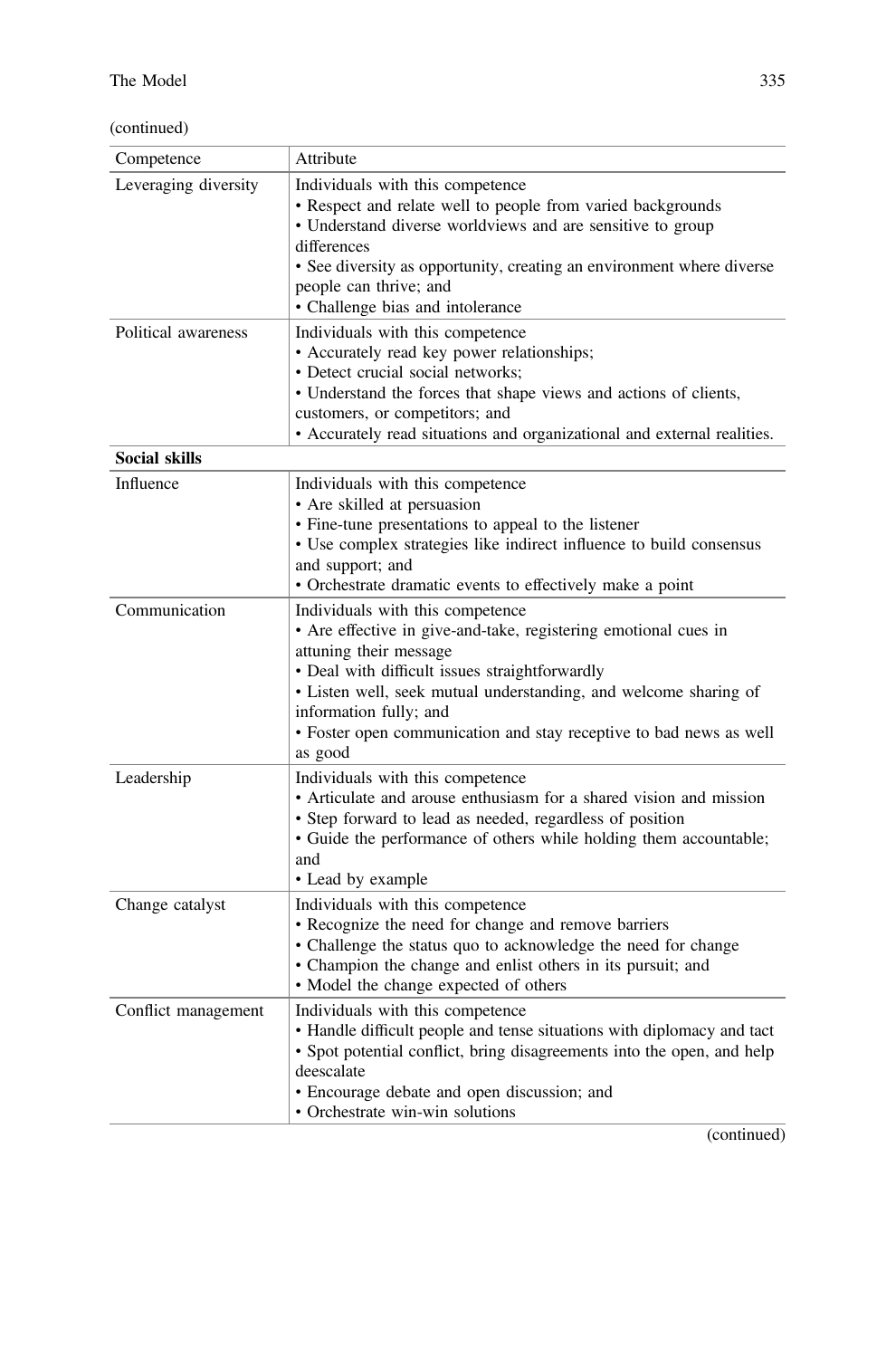| Competence                       | Attribute                                                                                                                                                                                                                                                                                           |
|----------------------------------|-----------------------------------------------------------------------------------------------------------------------------------------------------------------------------------------------------------------------------------------------------------------------------------------------------|
| Building bonds                   | Individuals with this competence<br>• Cultivate and maintain extensive informal networks<br>• Seek out relationships that are mutually beneficial<br>• Build rapport and keep others in the loop; and<br>• Make and maintain personal friendships among work associates                             |
| Collaboration and<br>cooperation | Individuals with this competence<br>• Balance a focus on task with attention to relationships<br>• Collaborate, sharing plans, information, and resources<br>• Promote a friendly and cooperative climate; and<br>• Spot and nurture opportunities for collaboration                                |
| Team capabilities                | Individuals with this competence<br>• Model team qualities such as respect, helpfulness, and cooperation<br>• Draw all members into active and enthusiastic participation<br>• Build team identity, esprit de corps, and commitment; and<br>• Protect the group and its reputation and share credit |

Source Author

## Can Emotional Intelligence Be Learned?

Nothing great was ever achieved without enthusiasm.

—Ralph Waldo Emerson

A common question relates to whether people are born with high EQ or whether it can be learned. The truth is that some will be more naturally gifted than others but the good news is that emotional intelligence skills can be learned. (This must be so because emotional intelligence is shown to increase with age.) However, for this to happen, people must be personally motivated, practice extensively what they learn, receive feedback, and reinforce their new skills.

# Promoting Emotional Intelligence in the Workplace

Comfort in expressing your emotions will allow you to share the best of yourself with others, but not being able to control your emotions will reveal your worst.

—Bryant H. McGill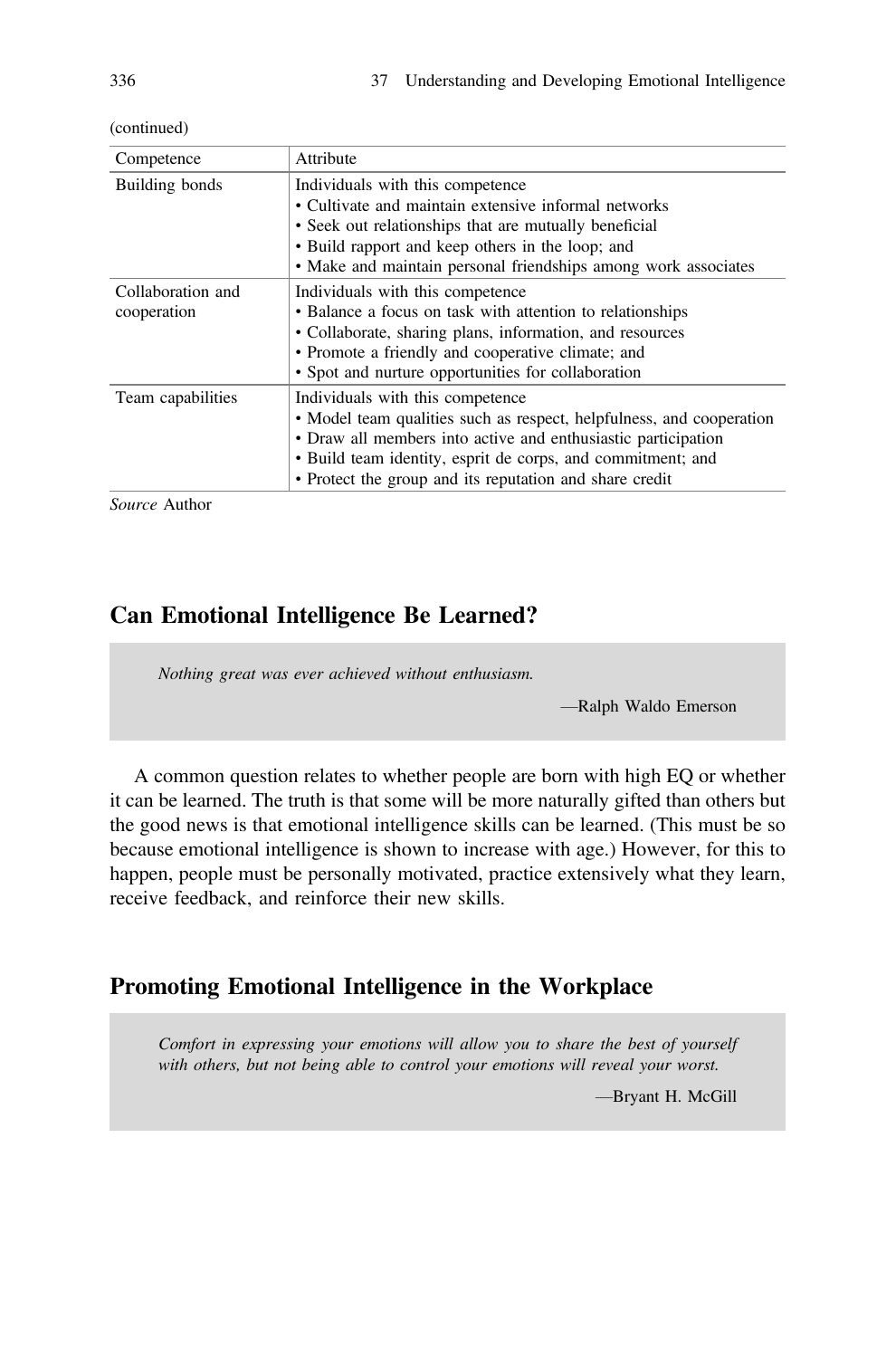Promoting Emotional Intelligence in the Workplace 337

The work conducted in most organizations has changed dramatically in the last 20 years. Of course, there are now fewer levels of management and management styles are less autocratic. But there has also been a decided move toward knowledge and team-based, client-oriented jobs so that individuals generally have more autonomy, even at the lower levels of organizations. Since modern organizations always look to improve performance, they recognize that objective, measurable benefits can be derived from higher emotional intelligence. To name a few, these include increased sales, better recruitment and retention, and more effective leadership.

Naturally, the criteria for success at work are changing too. Staff is now judged by new yardsticks: not just by how smart they are, or by their training and expertise, but also by how well they handle themselves and one another, and that is strongly influenced by personal qualities such as perseverance, self-control, and skill in getting along with others. Increasingly, these new yardsticks are being applied to choose who will be hired and who will not, who will be let go and who will be retained, and who will be past over or promoted.

I respect the man who knows distinctly what he wishes. The greater part of all mischief in the world arises from the fact that men do not sufficiently understand their own aims. They have undertaken to build a tower, and spend no more labor on the foundation than would be necessary to erect a hut.

—Johann Wolfgang von Goethe

Emotional intelligence may be the (long sought) missing link that unites conventional "can do" ability determinants of job performance with "will do" dispositional determinants. Modern organizations now offer learning and development that is explicitly labeled as "emotional intelligence" or "emotional competence" training. In support, their leaders create and manage a working environment of flexibility, responsibility, standards, rewards, clarity, and commitment.<sup>6</sup>

<sup>&</sup>lt;sup>6</sup>This climate determines how free staff feel to innovate unencumbered by red tape; perceptions of responsibility to the organization; the level of standards that are set; the sense of accuracy about performance feedback and the aptness of rewards; the clarity staff have about the organization's mission, vision, and values; and the level of commitment to a common purpose.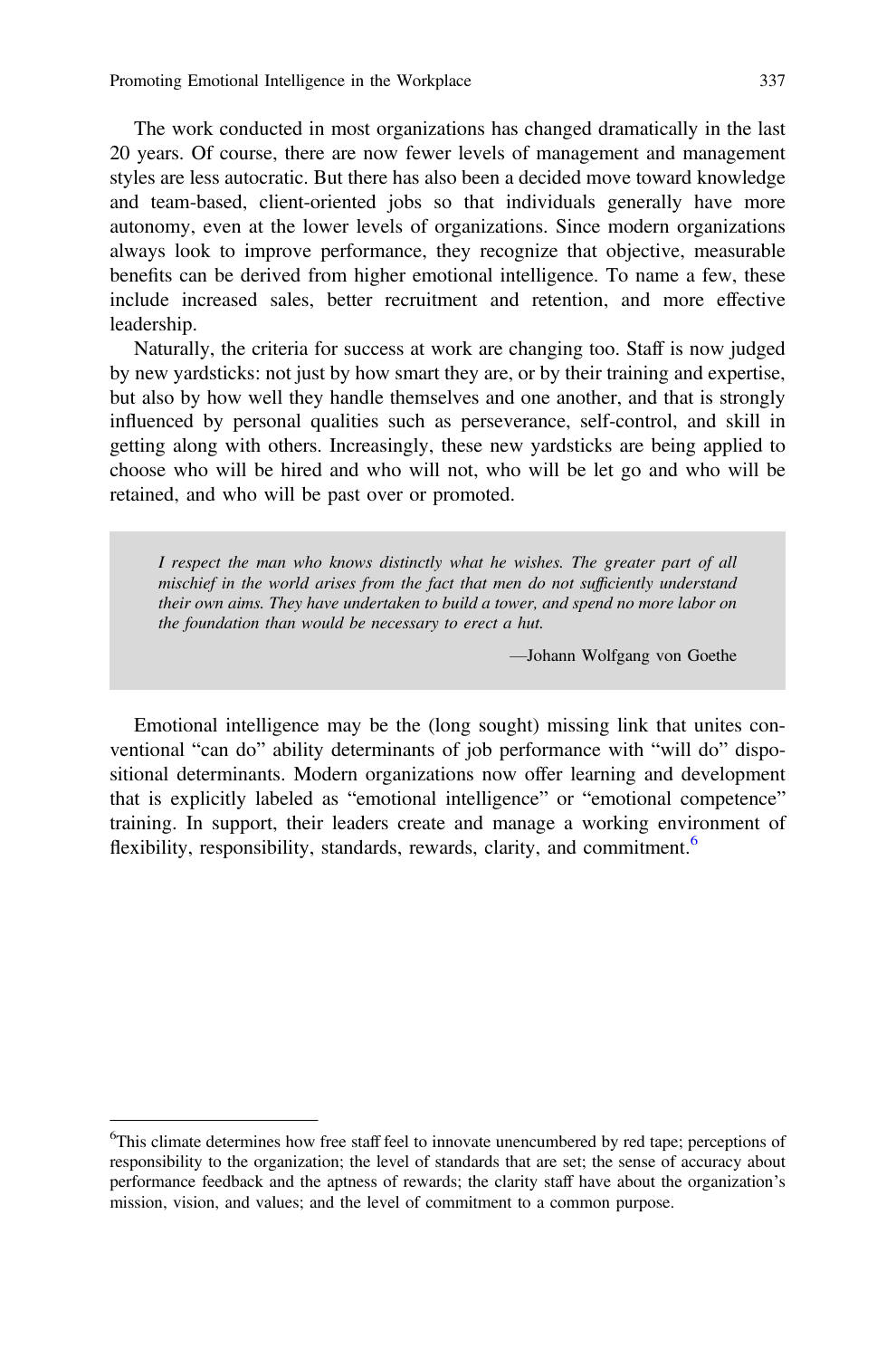<span id="page-9-0"></span>

Fig. Good practices that cultivate emotional intelligence in the workplace. Note The four phases correspond to those of the development process, viz., preparation, training, transfer and maintenance, and evaluation. Each is important. Source Author

### **References**

Goleman D (1995) Emotional intelligence: why it can matter more than IQ. Bantam Books Goleman D (2006) Social intelligence: the new science of social relationships. Bantam Books

# Further Reading

Ehin C (2000) Unleashing intellectual capital. Butterworth-Heinemann Goleman D (1998) Working with emotional intelligence. Bantam Books